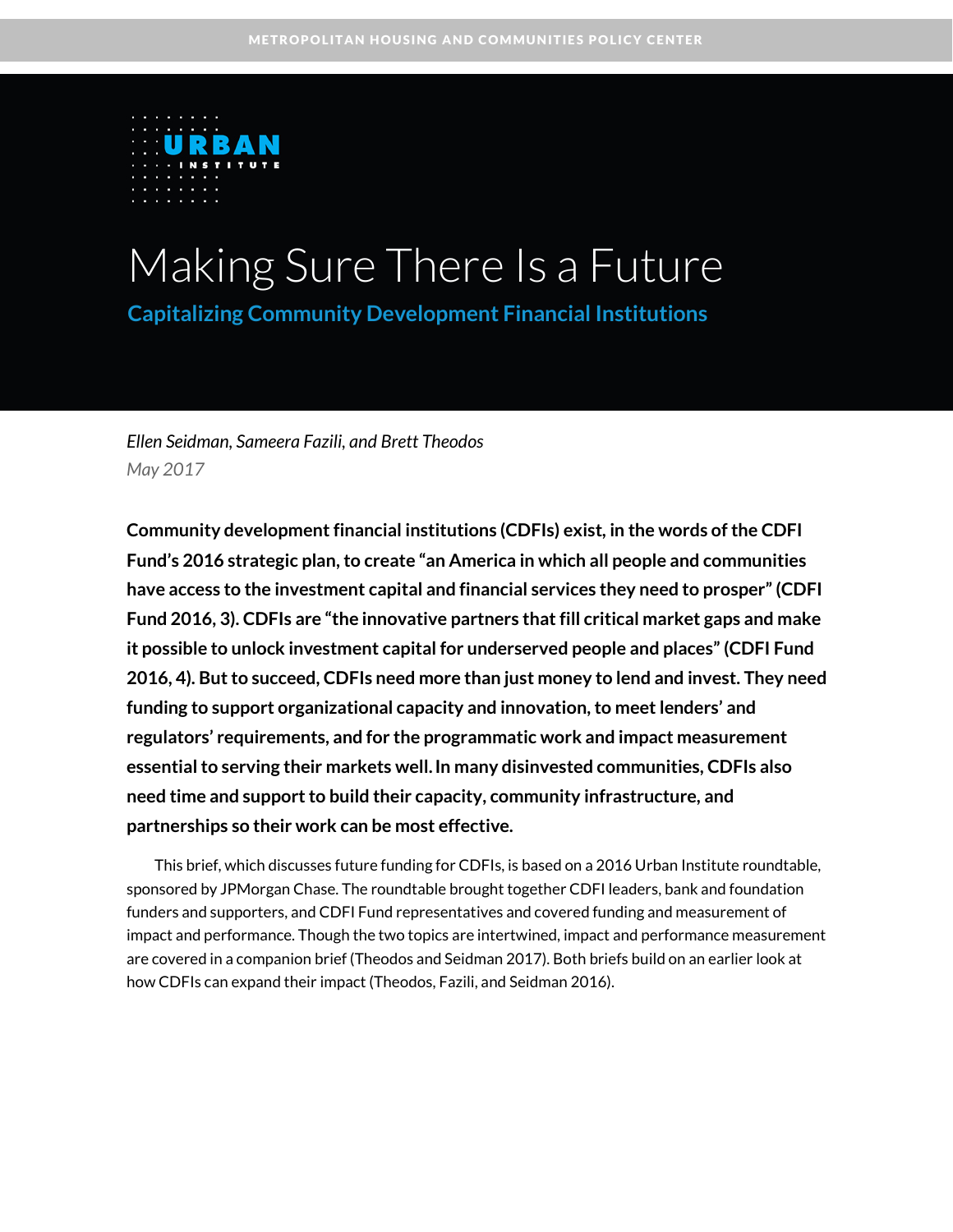#### BOX 1

#### **The Urban Institute's Collaboration with JPMorgan Chase**

The Urban Institute is collaborating with JPMorgan Chase over five years to inform and assess JPMorgan Chase's philanthropic investments in key initiatives. One of these is Partnerships for Raising Opportunity in Neighborhoods (PRO Neighborhoods), a \$125 million, five-year initiative to identify and support custom solutions for the unique challenges facing disadvantaged neighborhoods in US cities, with community development financial institutions (CDFIs) as critical partners in that effort. The goals of the collaboration include using data and evidence to inform JPMorgan Chase's philanthropic investments, assessing whether its programs are achieving desired outcomes, and informing the larger fields of policy, philanthropy, and practice. Urban Institute research is exploring the complexity of how to build CDFI capacity and impact, recognizing the diverse ways CDFIs serve their target communities.

Like all financial institutions, CDFIs have two primary financial needs: (1) debt capital to lend and invest and (2) equity to support the organization and its investment activities. As mission-oriented financial institutions, CDFIs often also need to create a market for people and businesses and in places not used to having access to capital.

### Debt

Most of the money CDFIs lend to and invest in others comes from unsecured loans made to the CDFI, rather than, for example, funder participation in specific transactions. The primary sources of this debt are banks seeking to meet their regulatory obligations under the Community Reinvestment Act (CRA). $^1$ The CRA requires banks to help meet the credit needs of communities where they work, including lowand moderate-income neighborhoods. But the CRA's effectiveness as a driver of debt capital into CDFIs appears to be waning, according to roundtable participants.

In the past, CRA debt has been unsecured, at highly concessionary rates, and come with long maturities (and often renewed). This loan structure in turn enabled CDFIs to provide loans at reasonable rates to higher-risk borrowers and to earn a sufficient spread to support the CDFI's operations. But in recent years, the rates, terms, and duration of bank loans to CDFIs have become less favorable. As a result, CDFIs' borrowers face higher costs, and CDFIs have lost a valuable income source. In addition, bank examiners are beginning to require banks that invest in CDFIs to increase their scrutiny of those CDFI investees concerning such issues as anti–money laundering and consumer protection. Some roundtable participants said this has raised costs and decreased bank appetite for investment in CDFIs.

Though entity-level debt is becoming more challenging, new forms of debt capital are emerging as potential alternate funding sources. Federal government programs have recently expanded the scope of their lending to CDFIs. And though some CDFIs have long used such programs as the Small Business Administration's microloan program and the US Department of Agriculture's Intermediary Relending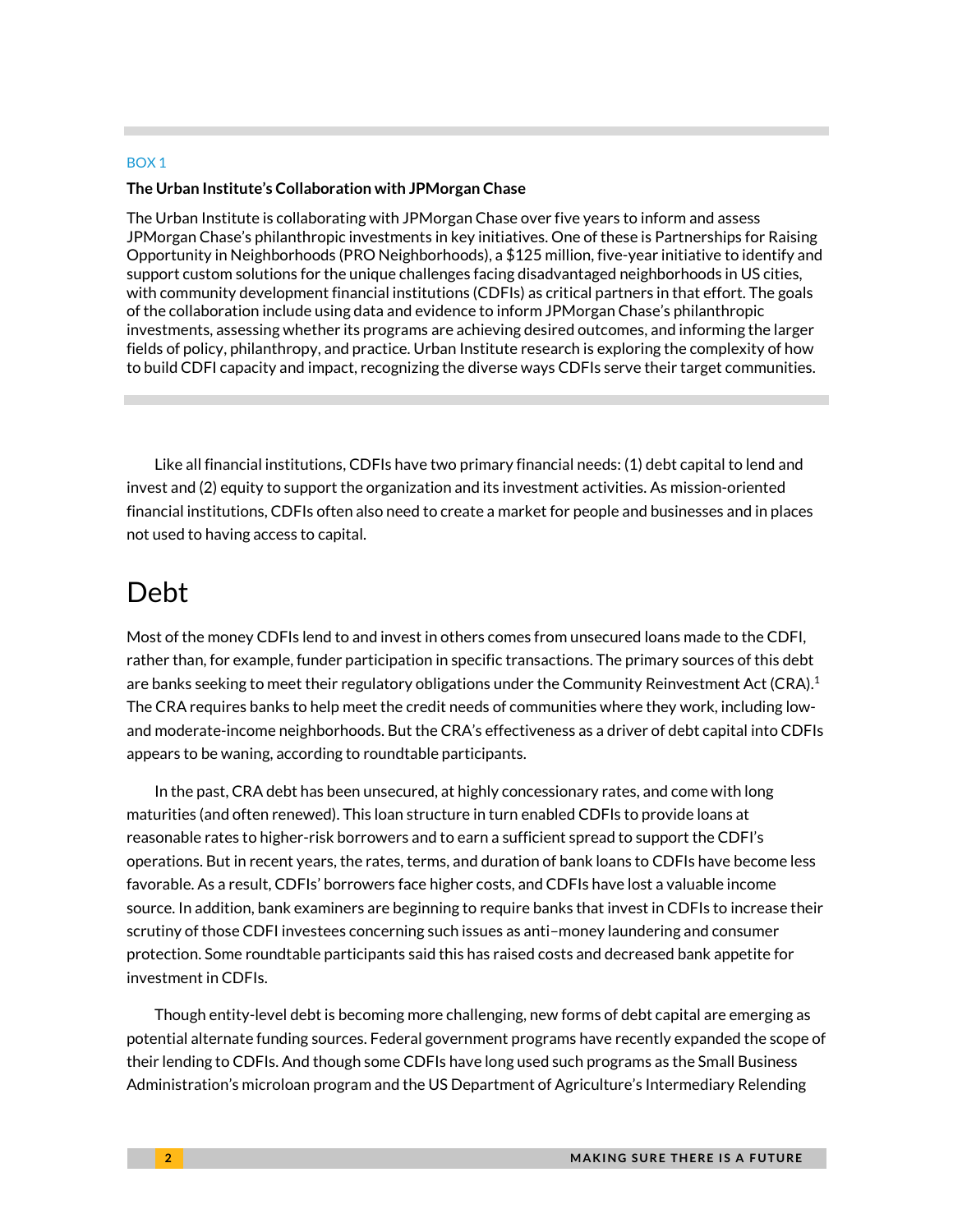Program, these have generally been small scale and highly targeted. During the Obama administration, however, using CDFIs to reach disinvested communities has taken off, with federal agencies using guarantees, loans, and grants to invest through CDFIs. Programs that directly support CDFIs include the Small Business Administration's Community Advantage program (a loan guarantee program) and the Department of Agriculture's Community Facilities Relending Program. Agencies like the US Departments of Energy and Education have programs that provide federal funds to states and allow them to partner with CDFIs to deploy the funds. This is also the structure of the US Treasury's State Small Business Credit Initiative.

These new lending programs are positive for CDFIs. Even when the statutory language does not quite fit the needs of CDFI borrowers or the CDFIs themselves, government officials and CDFIs have worked together to make difficult programs work. Moreover, the programs have leveraged financial support from banks. However, the regulations and practices that match statutory language to practical reality can often make the programs even more complex and expensive to use, which makes accessing them difficult, especially for smaller CDFIs and for smaller or riskier loans.

New public sources of long-term debt have also been established, including the CDFI Bond Guarantee Program and CDFI membership in (and ability to borrow from) the Federal Home Loan Banks. But both sources remain fraught with challenges. These vehicles can provide CDFIs low-cost, long-term funds for relending that can help CDFIs meet the needs of affordable housing and community facilities that are best financed over a long period. But the funds take the form of secured lending, with general recourse to the CDFI's entire balance sheet. Highly encumbered balance sheets can reduce CDFIs' ability to take on risky projects. CDFIs and their potential funders need to know whether these large facilities, designed to be low risk to the provider, produce scale at the cost of impact. And to what extent do they limit CDFIs' ability to obtain or retain traditional unsecured capital from banks?

### Equity

Debt capital must be supported with *equity*—funds with no (or only the most tenuous) obligation to repay. This is true whether the CDFI is a for-profit entity, such as a bank (in which case, the term is *shareholder's equity*), a nonprofit credit union (*capital*), or a nonprofit loan fund (*unrestricted net assets*). Sufficient equity<sup>2</sup> is critical to provide a cushion for operating expenses and loan repayment in hard times, support debt, fund research and innovation, and satisfy regulators and funders.<sup>3</sup> Without equity, CDFIs cannot operate, even if large volumes of low-cost debt become available to the sector. And equity, as roundtable participants pointed out, is the most difficult money to raise.

Early in the CDFI movement, religious orders and philanthropic foundations provided the bulk of the equity for what were then very small institutions. Following passage of the Riegle-Neal Act in 1994, the CDFI Fund became the industry's major equity source, which makes the fund's strategic goal of "adhering to the principle of flexible organization-level funding" critical to the industry's survival and increased service to communities (CDFI Fund 2016, 4).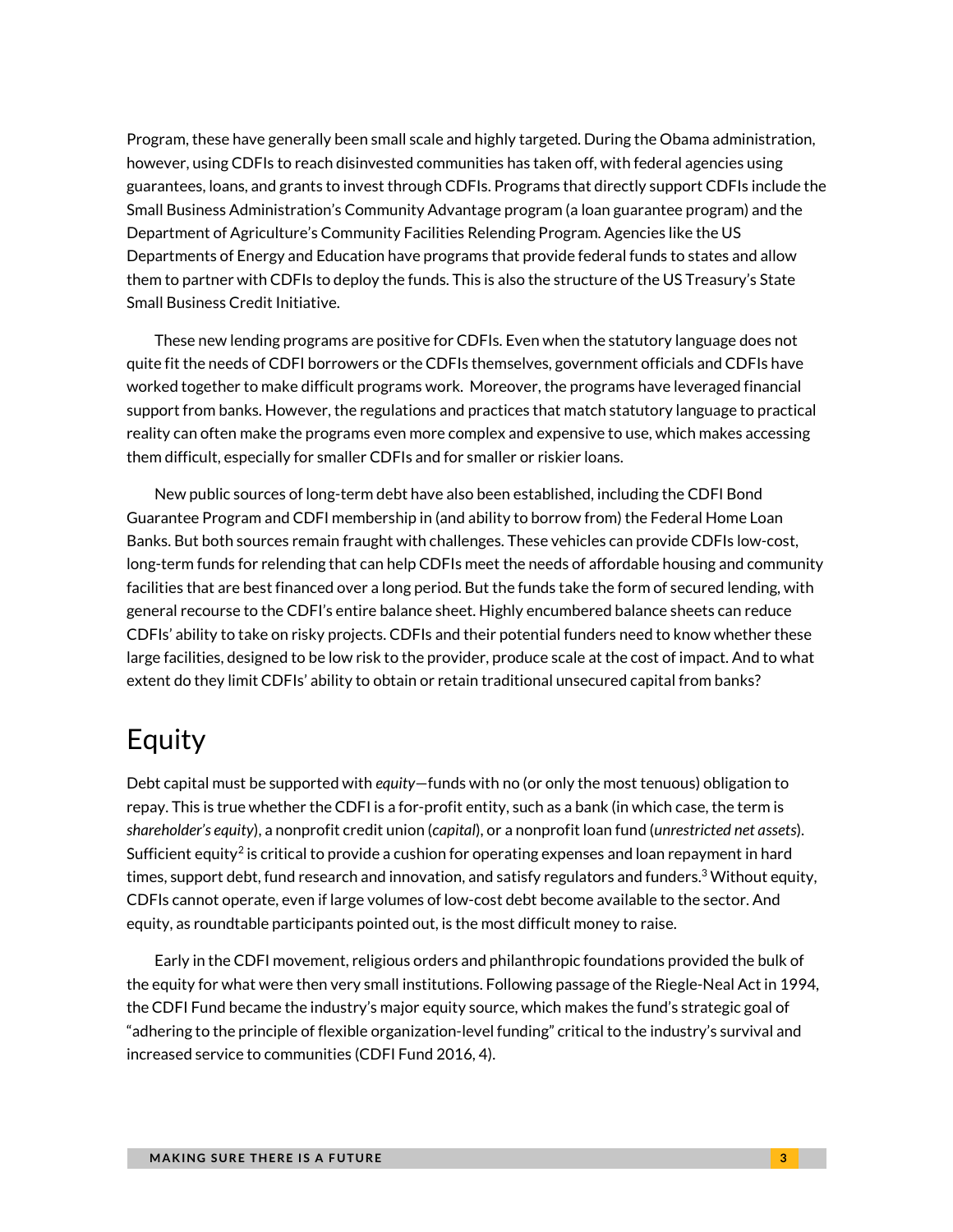But continuing equity funding at current levels will not be sufficient for five primary reasons. First, the absolute number of CDFIs is increasing and is likely to continue to do so, especially as the CDFI Fund emphasizes consumer financial services. Second, the proliferation and expansion of government lending programs requires that CDFIs using those programs hold additional equity in loan-loss reserves or otherwise. Third, CDFIs are getting larger. Fourth, CDFIs are encouraged to go even deeper to reach people and places traditional financial institutions do not serve. Finally, CDFIs are being asked to get more borrowers and deals ready for financing, jobs for which they are often uncompensated if the deal falls through or not fully or timely compensated if the transaction comes to fruition. As federal and state governments ask more of CDFIs, additional appropriations for the CDFI Fund will be needed.

But the time has long passed when CDFIs could rely solely on grants, including CDFI Fund awards, for equity. No matter the form of the CDFI (e.g., for-profit or nonprofit), retained earnings from operations are essential to building a CDFI's equity. Net interest margin (i.e., the difference between the cost of funds and the rate the funds are lent out) has traditionally been CDFIs' major source of retained earnings. But the margin has become compressed by the rising cost of debt capital and the low interest rate environment.<sup>4</sup> Fee income and new sources of low-cost debt could strengthen CDFIs' ability to fund their operations.

Roundtable participants discussed the strategies they employ for generating fee income. Many underscored the importance of earnings from the New Markets Tax Credit program. New Markets Tax Credit origination fees, servicing fees, and fees earned when the transaction unwinds or refinances after the seven-year tax credit period have been important to building CDFIs' balance sheets, especially for entities that win multiple allocations. Other earnings sources include finder, servicing, licensing, and brokerage fees, as well as investment returns for the few CDFIs that have made equity investments themselves, directly or through venture funds. In addition, while selling or participating out loans may be primarily designed to reduce the call on an institution's capital, enhance liquidity, or increase the size of transactions the entity can originate, such activities are also an earnings source.

Can the private sector become a source of equity capital for the industry, augmenting retained earnings and government and philanthropic grants? Although CDFI banks and credit unions can raise equity capital from investors, this is difficult because of the challenges investors face trying to exit their equity investments in a CDFI. For nonprofit loan funds, which cannot offer investors an equity stake, structuring appropriate upside opportunities is difficult. Nonetheless, the industry needs to ask whether innovative techniques or structures can be developed to draw in private-sector equity investments.

### Beyond the Balance Sheet: Using Other People's Capital

In addition to attracting new investors, CDFIs can expand their impact by going beyond their balance sheets. Instead of holding loans on the balance sheet, a CDFI can sell loans or parts of loans (participations). Opportunity Fund uses this strategy for its small-business investments. For larger loans, some participation sales are being facilitated by CapNexus, a platform established by the CDFI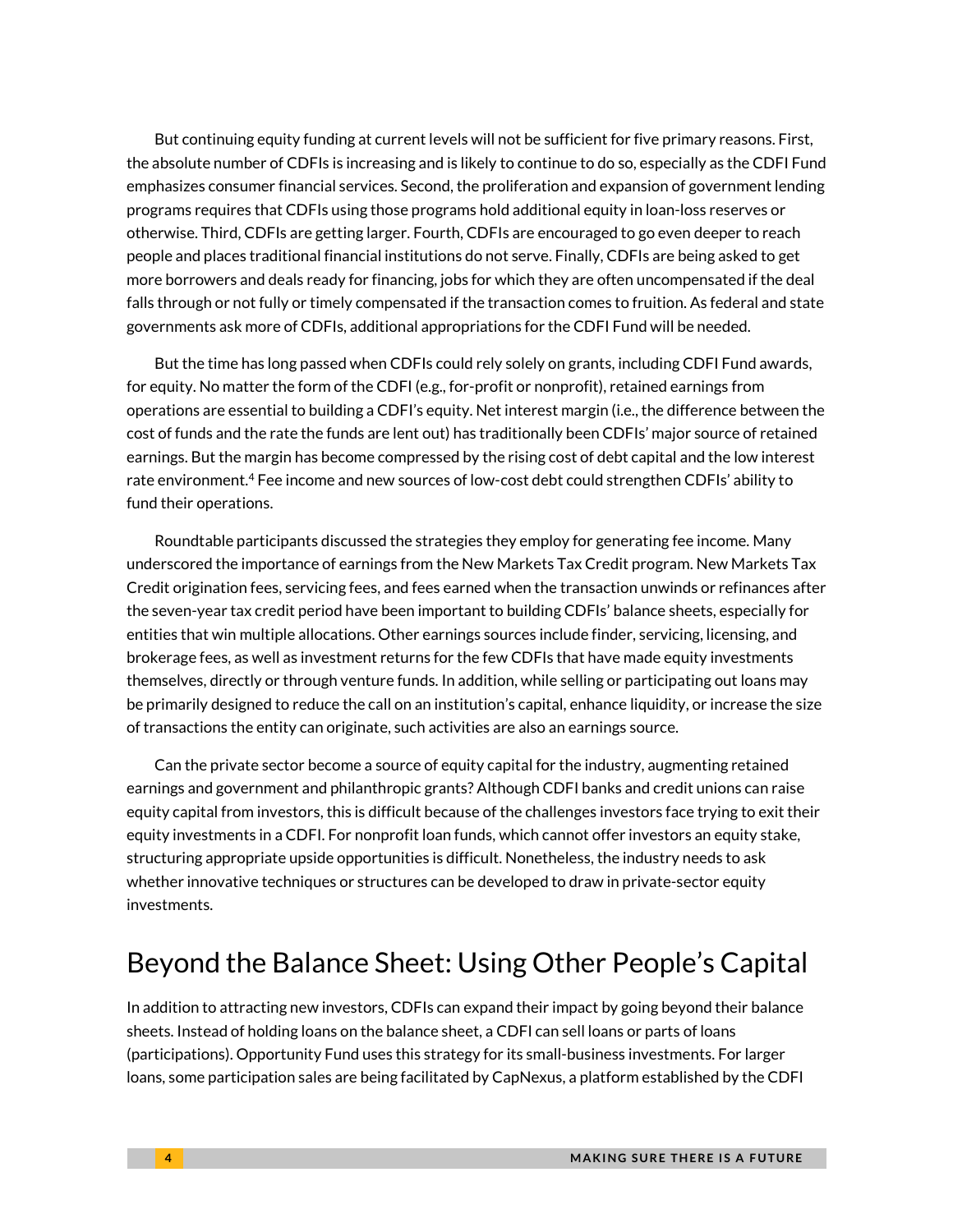Partners for the Common Good. The growing financial-technology sector may offer new opportunities for CDFIs to sell loans or shift their business models to use technology to drive additional affordable capital to underserved communities, but doing so requires careful attention to mission alignment with partners, especially if the partner (or a third party) will service the loan for the CDFI. As the country discovered during the mortgage crisis, loan servicing that is not borrower-centric can lead to delinquency, default, and outcomes that are not good for the borrower, lender, or community. This is especially true when the borrower requires additional attention or is having difficulty.

#### BOX 2

#### **Is It Time to Rethink CDFIs' Corporate Form?**

Might another corporate form help CDFIs raise additional equity capital from private investors, including impact investors?a In 2007, the nonprofit B Lab started certifying companies "using business as a source for good" for workers, community, customers, and the environment as *B Corps*.<sup>b</sup> Some CDFI banks are certified B Corps, and they hope the certification will increase investor interest. The B Corp label does not convey legal status to a CDFI to, for example, enable a nonprofit CDFI to raise private investment capital or a for-profit CDFI to emphasize mission over profit with its investors.

To respond to that legal need, 31 states now recognize a corporate form called a *benefit corporation*. c Unlike B Corp certification, benefit corporation status changes the legal rules surrounding the corporation's obligations toward shareholders, enabling the corporation to serve other stakeholders, such as employees, customers, the community, and the environment, even at the sacrifice of some profit. Though this would seem well suited to CDFI banks, several technical issues reduce banks' ability to use the status. For nonprofit CDFIs, the questions are more difficult: Would moving to benefit corporation status attract enough new equity investment to overcome the loss of tax-free status? What would be the effect of such a change on the ability to access grants and investments from foundations and those seeking a charitable tax deduction? How would benefit corporation CDFIs be treated under federal programs, such as the Small Business Administration's Community Advantage program? Whether the benefit corporation or similar successor structures could have a positive impact on CDFI capitalization is unclear, but is worth exploring.

a Some nonprofit CDFIs have wholly owned for-profit subsidiaries, usually devoted to managing funds or New Markets Tax Credit allocations. Though these can bring private investment capital into the CDFIs' work and generate returns that benefit the CDFI's balance sheet, they do not constitute a vehicle for direct equity investment in the nonprofit CDFI.

b "Our History," BCorporation.net, accessed January 6, 2017[, https://www.bcorporation.net/what-are-b-corps/the-non-profit](https://www.bcorporation.net/what-are-b-corps/the-non-profit-behind-b-corps/our-history)[behind-b-corps/our-history.](https://www.bcorporation.net/what-are-b-corps/the-non-profit-behind-b-corps/our-history)

<sup>c</sup> "State by State Status of Legislation," BenefitCorporation.net, accessed January 6, 2017, [http://benefitcorp.net/policymakers/state-by-state-status.](http://benefitcorp.net/policymakers/state-by-state-status) 

CDFIs can also use off-balance sheet funds or coinvestments to do substantially larger projects or more business with smaller amounts of capital. Affordable housing transactions have long relied on a *capital stack*, in which the bulk of the funds are provided at market rates by traditional debt investors, with government, philanthropy, or CDFIs providing the level of credit enhancement that satisfies the debt investors and their regulators. This strategy is now being used for transit-oriented development, federally qualified health care centers, and even small business lending. Leveraged New Markets Tax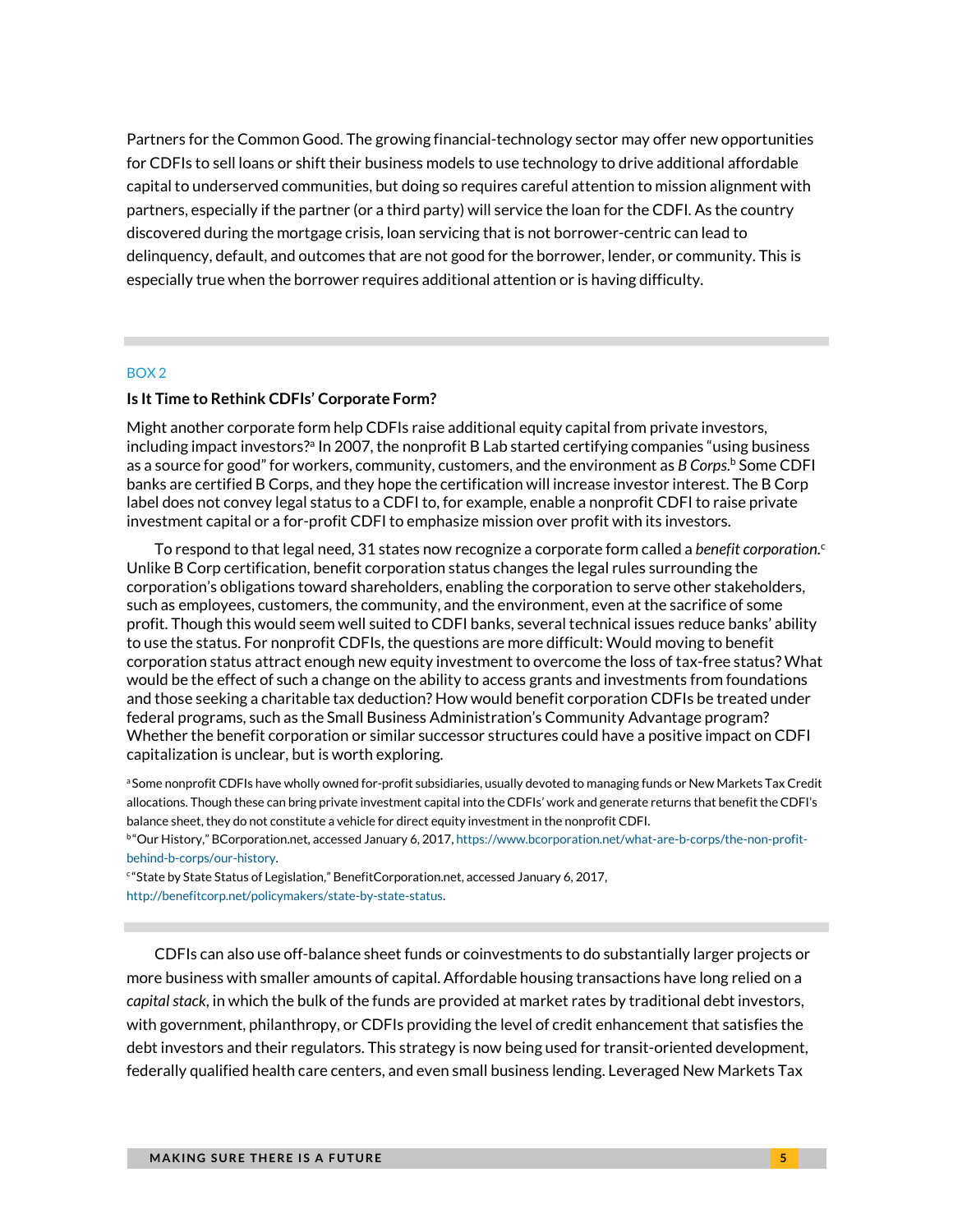Credit transactions use a similar strategy. These transactions result in expanded reach for a somewhat smaller return. CDFIs can also coinvest with such entities as port authorities, utilities, and economic development agencies that may have land and capital that can be matched with a CDFI's ability to structure a mission-rich transaction. These transactions may also help CDFIs invest in larger transactions than they could do on their own.

# New Capital Sources: The Role of Impact Investors

*Impact investors*invest for social, environmental, and financial returns and may be willing to take a lower financial return than available on other similar investments. They are not a new phenomenon; philanthropic and private investors in CDFIs have been impact investors from the start.<sup>5</sup> But the term today usually focuses on investments made by "nontraditional" investors—that is, sources other than banks motivated by the CRA, insurance companies motivated by similar statutes, or program-related investments from traditional CDFI foundation supporters.<sup>6</sup>These new investors include individuals, family offices, and small foundations and could include endowments from universities, hospitals, and other large nonprofits and the capital of large private and quasi-public entities (e.g., port authorities). Mission-related investments from the endowments of traditional foundation CDFI supporters can also be impact investments.<sup>7</sup> With their experience, track record, longevity, and structure for capital absorption, CDFIs are strong investment candidates for impact investors interested in community revitalization and similar strategies.

CDFIs have, however, found it difficult to reach these newer impact investors in any volume and in a sustainable way because of three major barriers:

- **Communication.** Impact investors appear to be attracted by problem-solving and a focus on issues (e.g., environmental sustainability, race and gender equity) rather than outputs (e.g., affordable housing units or charter school seats produced). CDFIs do much of what impact investors are interested in, but they do not always talk about it in language that resonates with the potential investors.
- **Size and structure of offerings.** Many new impact investors use wealth managers to guide their investments. For legal and business reasons, these managers are most attracted to investments that share the same technical characteristics as other investments they are looking for, such as frequent and transparent financial (and often impact) reporting, liquidity, Committee on Uniform Securities Identification Procedures (CUSIP) numbers that identify most financial instruments, and ease of use (finding, making, and liquidating the investment). In addition, larger potential impact investors (including investment funds) may look for hundred-milliondollar transactions, a size few CDFIs can support individually. The financial return on the investment also needs to be structured so the investor can meet their portfolio needs and the CDFI can deploy the funds effectively.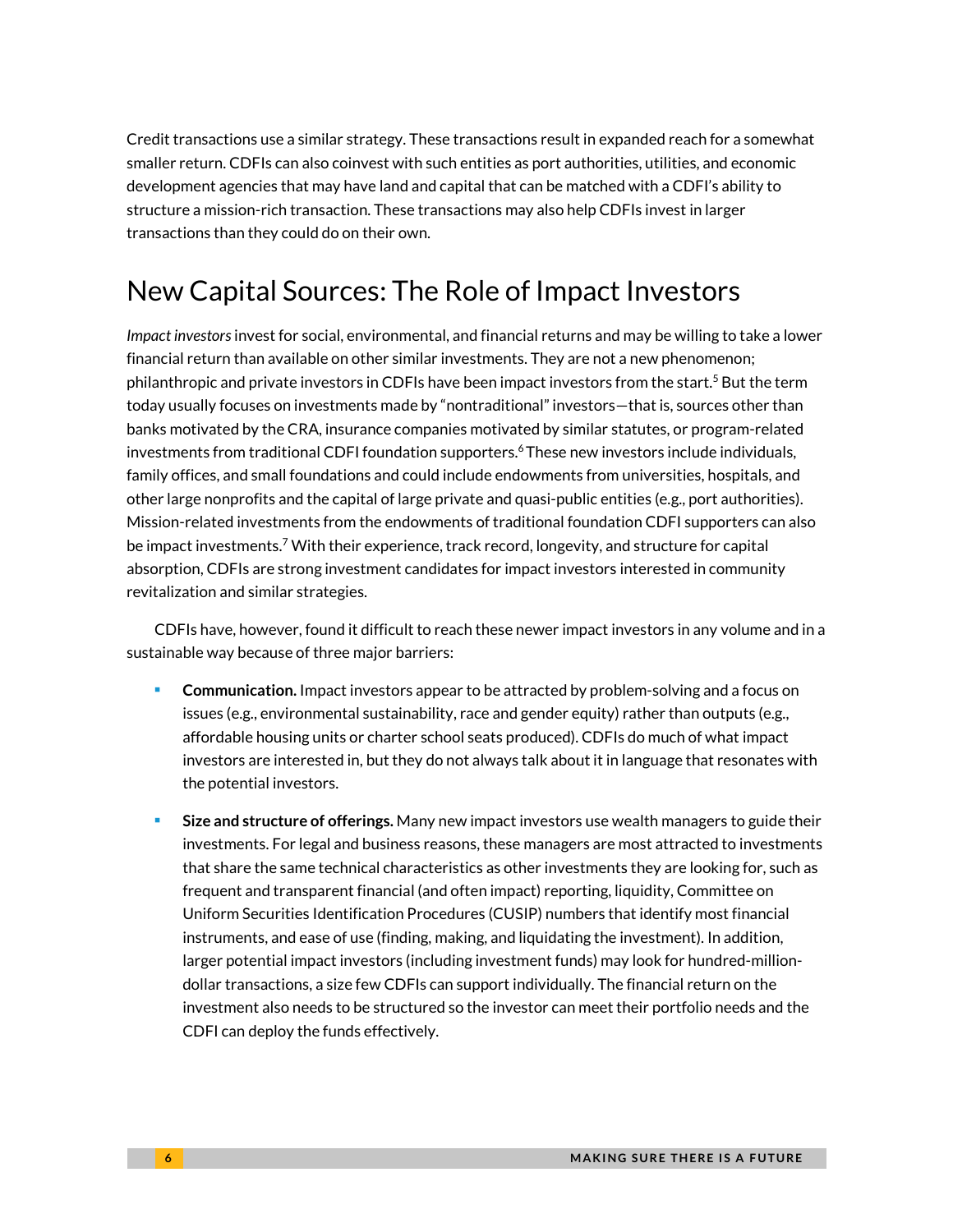**Impact measurement.** There is uncertainty about what impact investors look for in impact measurement, and different investors and types of investors have different needs. The rigorous program evaluations that foundation investors look for may be too expensive or not required for individuals, family offices, and small foundations. "New" impact investors are likely to invest in organizations attempting to solve a problem in which they are interested, who are going about it intentionally, have well-crafted anecdotes and stories, and have output metrics that indicate positive results, even if those do not meet academic standards for measuring programmatic impact.

To access these new investors at scale, CDFIs need additional platforms and intermediaries. ImpactUS, a recently launched online broker-dealer developed by Enterprise and City First Enterprises, intends to become a platform through which both retail and accredited investors can invest in CDFI fixed-income products, along with other mission-oriented offerings and funds. CapNexus brokers loan participations among CDFIs and other investors. The National Association for Latino Community Asset Builders aggregates capital for its members. But these are limited and relatively new facilities. Roundtable participants called for additional syndicators and aggregators of CDFI investments, notwithstanding the concern sometimes raised about intermediary fees in related fields, such as lowincome housing tax credit investments.

# Underlying It All: Policy

Policy has unlocked new capital sources. Through legislation, regulation, and practice, local and national policymakers have attracted more public, private, and philanthropic funding to CDFIs. What more can all levels of government do to improve funding for CDFIs through equity, debt, programmatic, or liquidity supports?

Regarding equity, roundtable participants emphasized the important role the CDFI Fund plays providing flexible, equity-like institutional funding for the industry. They encouraged policymakers to consider increasing funding to enable CDFIs to expand to more underserved communities. But appropriations are not the only policy innovation to consider. Banking regulations, accounting rules, and tax treatment can also strongly affect private investors' willingness and ability to make equity investments. For example, in the early 2000s, the CDFI industry worked with bank investors and banking regulators to develop a new equity instrument—the equity equivalent investment, or EQ2 which subsequently fell into disuse but seems to be undergoing something of a renaissance. $^8$ 

On debt, participants saw unrealized potential in the Bond Guarantee program if the program could be more user friendly and move away from a requirement that it not "score" for federal budget purposes as having no cost ("zero subsidy"). Such a scoring change would allow a more reasonable level of credit support from CDFIs, unlocking long-term, low-cost debt for more entities and uses. Participants also suggested allocating new markets tax credits more deliberately to mission-based entities to maximize community benefits after the seven-year term, including prioritizing smaller CDFIs and those serving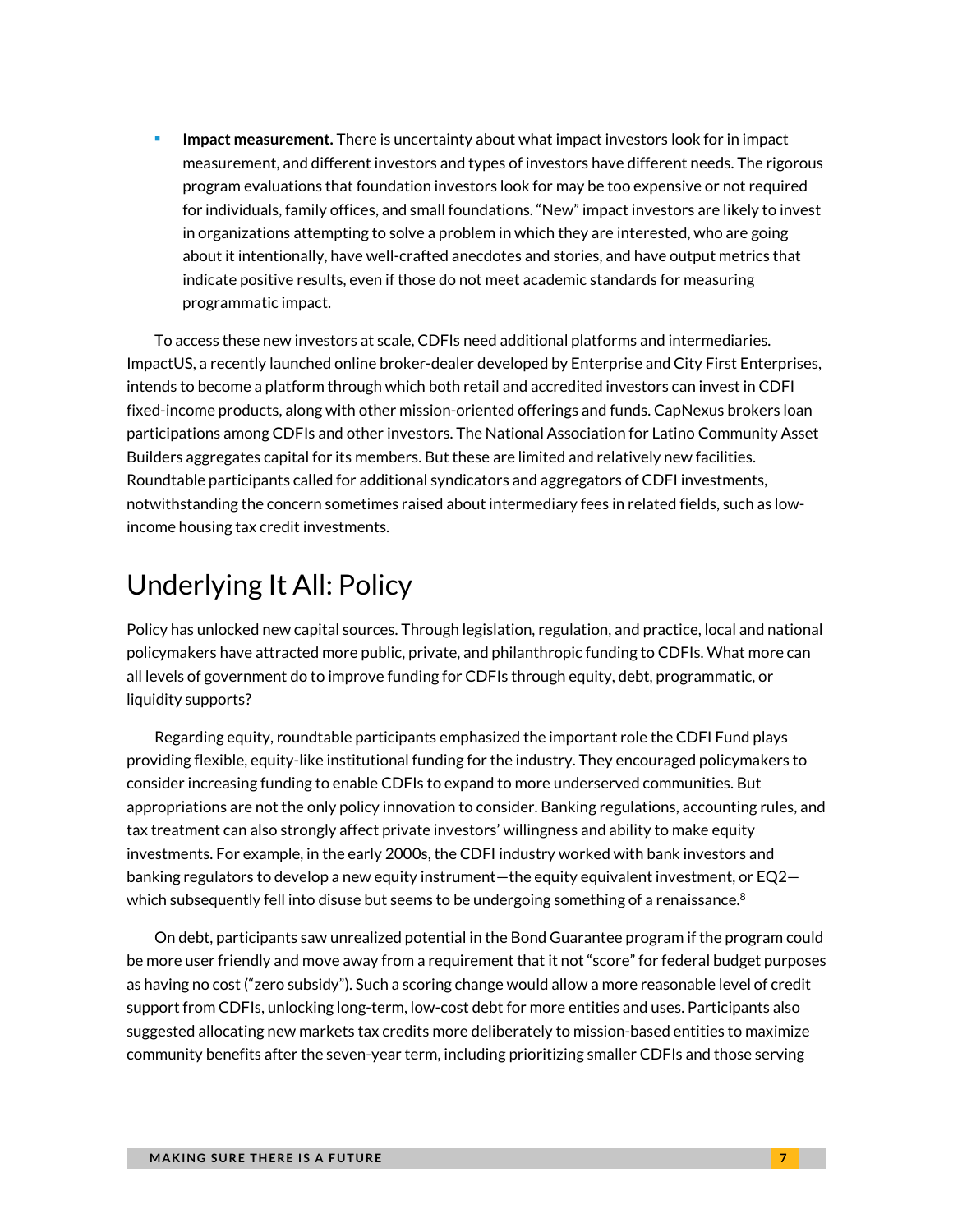areas of persistent poverty. This could enhance the credit's direct impact and grow CDFI capacity to increase other activities' impact.

Regulatory policy also influences CDFIs. For years, the community development field has asked for regulatory changes to the CRA to make the statute more effective in the face of changes in the banking industry's structure since the last major CRA regulatory changes in 1995.<sup>9</sup> The banking industry was far less concentrated then, banks with a national footprint were unknown, Internet and mobile banking had barely begun, and banks were still dominant in mortgage lending. <sup>10</sup> The changes over the intervening 20 years have created "CRA hot spots," where deposits are so concentrated that banks compete bitterly for CRA investments, and "CRA deserts," where few or no banks can garner CRA credit for making investments. Waxing and waning of CRA enforcement with changing administrations and differences in interpretation among agencies (and parts of agencies) demonstrate the power of regulatory policy to affect CDFIs. But the CRA is not the only source of regulatory influence over CDFI growth. Federal Home Loan Banks' collateral requirements and bank regulators' capital demands are other areas where regulatory policy constrains CDFI impact.

Roundtable participants also expressed hope that policy changes could encourage impact investing. In the past two years, spurred by an international coalition of foundations, investors, and others interested in impact investing, regulations on program-related investments have been clarified to reduce concerns about making impact investments, and rules regarding pension investments under the Employee Retirement Income Security Act of 1974 have been made friendlier to investments that have a social, as well as a financial, return. Foundations are beginning to take advantage of these changes; expanding that work and encouraging pension managers to take advantage of the changes are the next steps.

# Conclusion

Capital, whether debt or equity, plays an essential role in CDFIs' scope, reach, and impact. The industry has had a decade of strong growth and demonstrated success in weathering the Great Recession. CDFIs have increased their service to a customer base particularly affected by the housing boom and bust and subsequent recession. CDFIs are increasingly in demand to reach people and communities that traditional financial services have not effectively served. Participants at our roundtable are devoted to increasing their impact and being a recognized part of the US financial sector. But to do so, they will need more capital.

### **Notes**

1. The Community Reinvestment Act was enacted in 1977 to help ensure that bank deposits were reinvested in the communities from which those deposits were collected. But CRA regulation and examinations have not kept up with the changing banking environment, in particular the rise of regional and national banks and online and mobile banking (Braunstein 2008). Thus, the geographic restrictions of the CRA limit how bank investments in CDFIs garner CRA credit.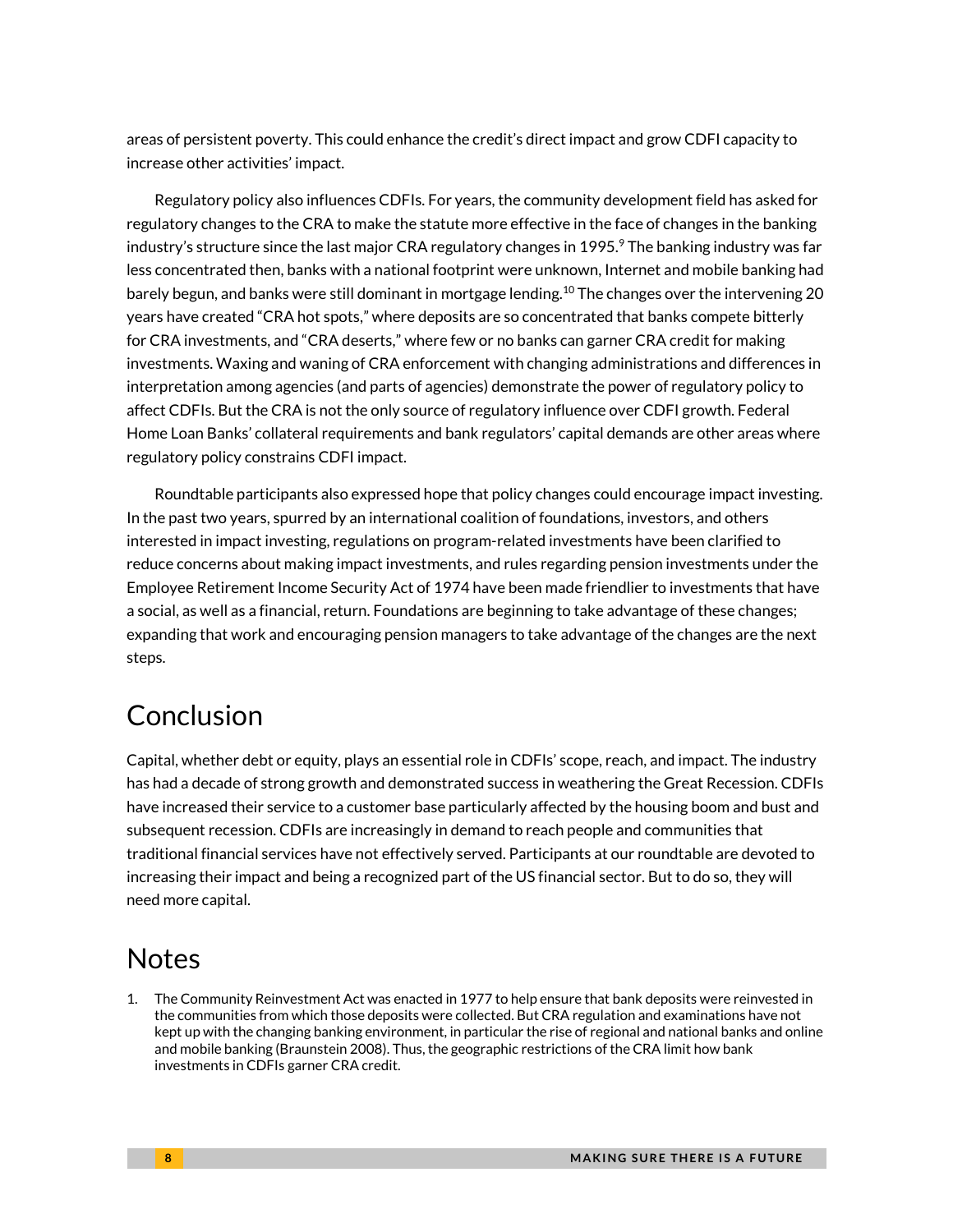- 2. The equity CDFIs carry depends on regulators, funders, and industry conventions. It ranges from an average of 8 percent of assets for CDFI banks to an average of 11 percent for CDFI credit unions to about 31 percent for CDFI loan funds. These figures come from a CDFI Fund presentation (see "Annual CIIS Public Data Release on CDFI Program Recipient Reporting," news release, July 20, 2016, [https://www.cdfifund.gov/news](https://www.cdfifund.gov/news-events/news/Pages/news-detail.aspx?NewsID=221&Category=Updates)[events/news/Pages/news-detail.aspx?NewsID=221&Category=Updates\)](https://www.cdfifund.gov/news-events/news/Pages/news-detail.aspx?NewsID=221&Category=Updates). Formal regulatory requirements for banks require less equity for a bank to be considered "well capitalized," but in practice, bank examiners require far more of smaller banks, especially those whose assets are geographically concentrated.
- 3. Most CDFIs (by number) are not depository institutions and are not subject to entity-level capital regulation. But as of March 31, 2017, of 1,094 certified CDFIs, 224 were banks or bank holding companies, and 297 were credit unions (see "CDFI Certification," US Treasury, CDFI Fund, accessed April 29, 2017, [https://www.cdfifund.gov/programs-training/certification/cdfi/Pages/default.aspx\)](https://www.cdfifund.gov/programs-training/certification/cdfi/Pages/default.aspx). In addition to regulatory requirements of the CDFI Fund and of programs in which they participate, these depository institution CDFIs are subject to the same prudential (e.g., capital) regulation as their non-CDFI colleagues.
- 4. Spreads are also challenged by some CDFIs' business models, especially in poor or overbanked areas, under which they keep interest rates relatively low for "mission purposes." Without earnings, the CDFI's financial future and its ability to serve its community may be compromised.
- 5. Here, *investor* is a person or entity who expects a return of principal, usually with some interest. It does not include those making grants or government investors, even if they expect a return.
- 6. *Program-related investments* are investments, including loans and guarantees, made by a private foundation on concessionary terms for purposes consistent with the foundation's exempt purpose. They are treated the same as grants for the Internal Revenue Service requirement that private foundations distribute 5 percent of their endowments annually, are typically provided at below-market rates, and are usually administered by foundation program officers rather than investment personnel.
- 7. *Mission-related investments* are investments from a private foundation that seek to accomplish social good. Unlike program-related investments, they are typically provided at market-rate terms and do not count toward the Internal Revenue Service's 5 percent endowment distribution requirement.
- 8. An *equity equivalent investment* is a long-term, subordinated debt instrument that banking regulators, through guidance, treat like equity for CRA examinations.
- 9. CDFIs may be reluctant to press for legislative reconsideration of the CRA to broaden its reach given the political risks that come with renegotiation. Some states, notably New York and Massachusetts, also have state CRA laws, and California and Massachusetts have established CRA-like obligations for insurance companies.
- 10. In 2015, for the first time since records have been kept, financial institutions not affiliated with any depository originated 50 percent of home mortgage purchase loans.

### References

- Braunstein, Sandra. 2008. ["The Community Reinvestment Act."](https://www.federalreserve.gov/newsevents/testimony/braunstein20080213a.htm) Testimony before the US House of Representatives, Committee on Financial Services, Washington, DC, February 13.
- CDFI Fund (Community Development Financial Institutions Fund). 2016. ["Strategic Plan FY](https://www.cdfifund.gov/Documents/Final%20Strategic%20Plan%20102516.pdf) 2017–FY 2022." Washington, DC: US Department of the Treasury.
- Theodos, Brett, Sameera Fazili, and Ellen Seidman. 2016. ["Scaling Impact for Community Development Financial](http://urbn.is/2iKAY9k)  [Institutions."](http://urbn.is/2iKAY9k) Washington, DC: Urban Institute.
- Theodos, Brett, and Ellen Seidman. 2017. "From Compliance to Learning: Helping Community Development Financial Institutions Better Determine and Demonstrate Their Results." Washington, DC: Urban Institute.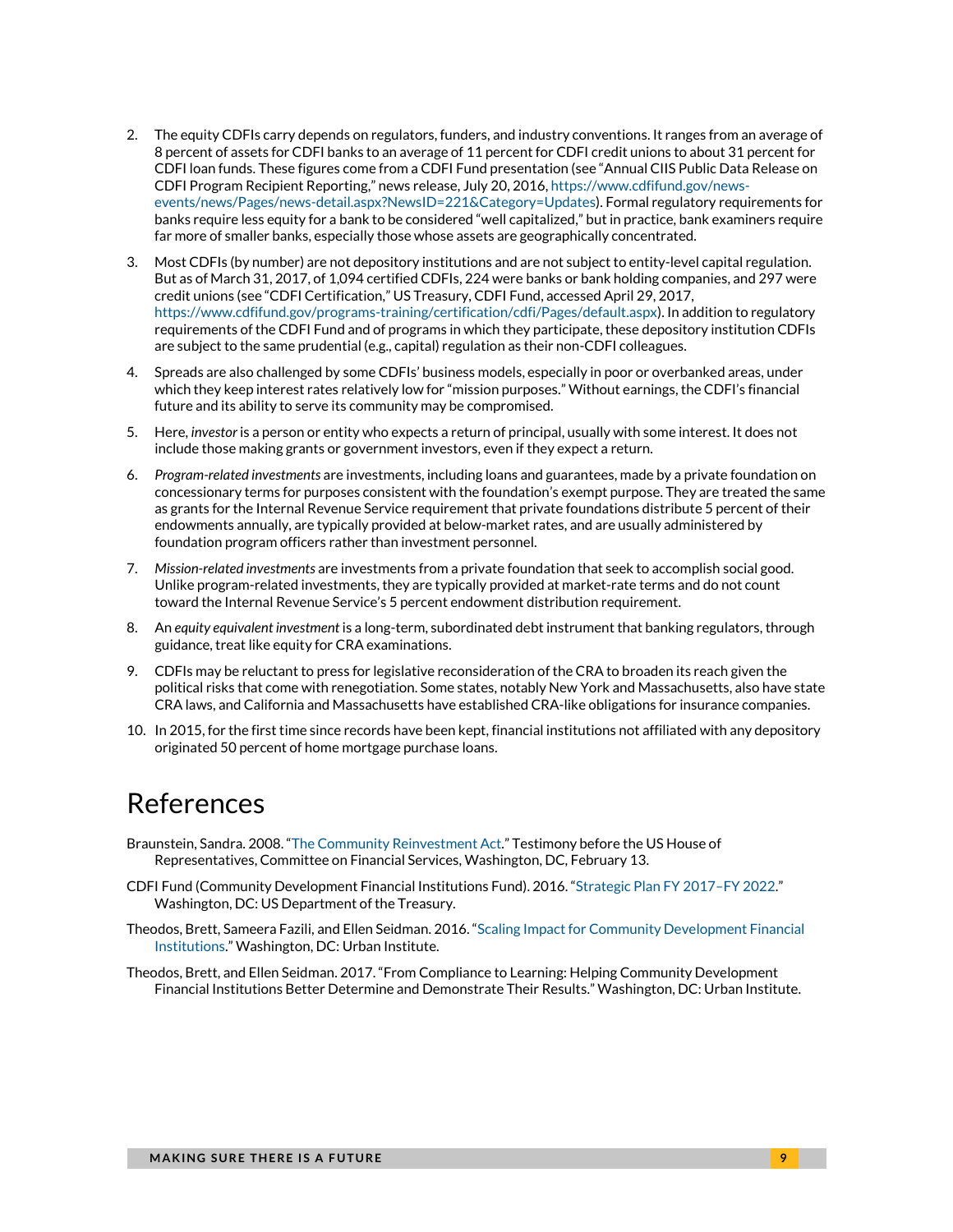# About the Authors

**Ellen Seidman** is a senior fellow at the Urban Institute.

**Sameera Fazili** is a consultant with the Urban Institute.

**Brett Theodos** is a senior research associate at the Urban Institute.